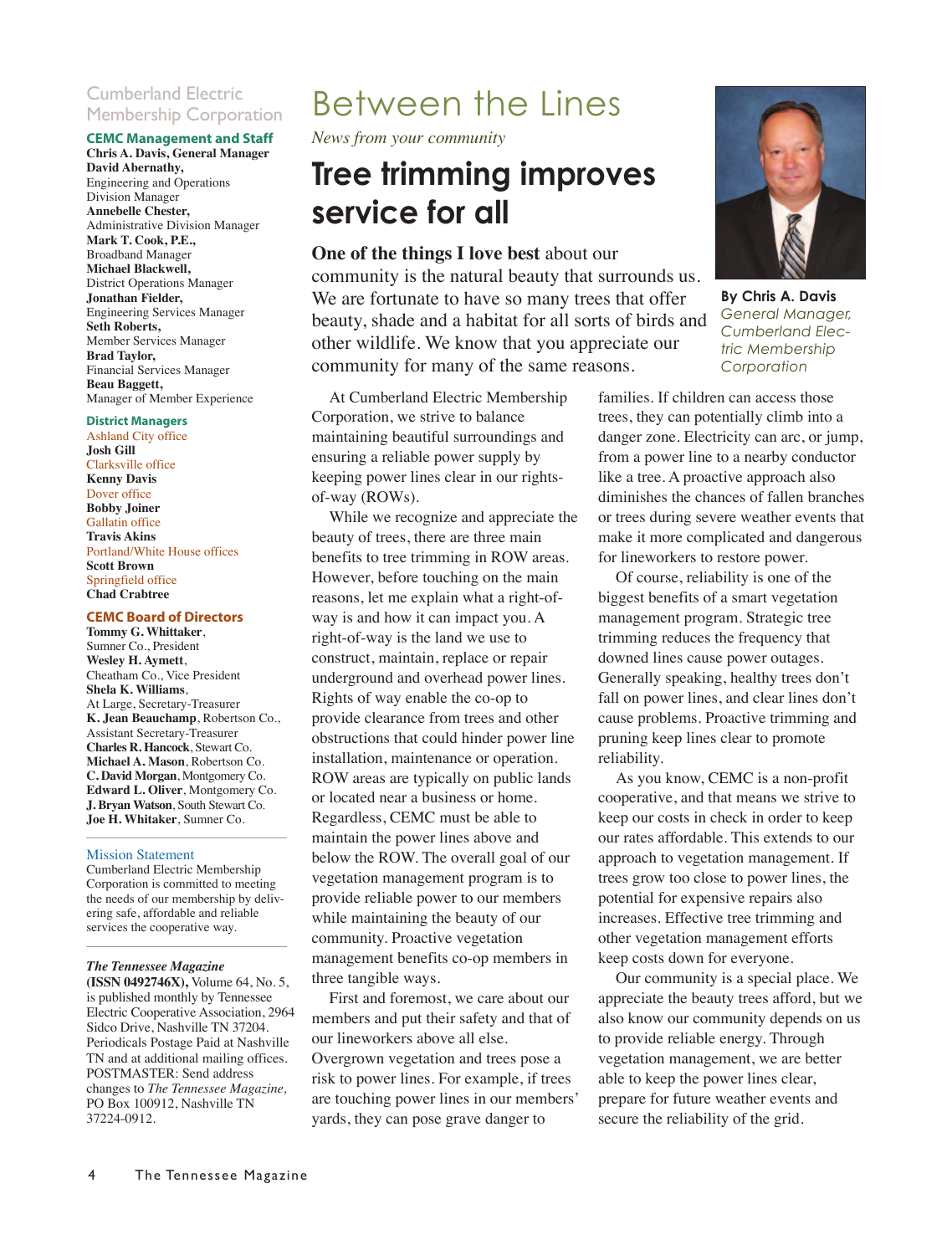## Sign up for bank draft for a chance to win a \$250 electric bill credit

All members of Cumberland Electric Membership<br>Corporation who are enrolled in bank draft prior to Tuesday, June 1, will be entered into a drawing to win one of five \$50 electric bill credits. As an added bonus, members who sign up for bank draft any time during the month of May will be entered into a second drawing with a chance to win a \$250 electric bill credit.

Bank draft is a convenient way to make electric bill payments automatically. With bank draft, your bill is securely drafted from your checking or savings account each month on your due date, eliminating

late fees. You will continue to receive your electric bill each month — in your mailbox or inbox — and we'll take care of the rest. All you have to do is adjust your checkbook.

To sign up for bank draft, give us a call at 1-800- 987-2362 or stop by your local CEMC office. You will be required to sign an authorization form and provide a voided check.

Please note: this contest is open to members enrolled in bank draft payments only. It does not apply to members who are enrolled in Auto Pay recurring credit/debit card payments.

## Leftover stimulus money? Consider investing in energy-efficient heating and cooling equipment

Millions of Americans qualify for a third stimulus **L**check from the federal government, and a survey by USA Today revealed that most people plan to pay off loans and keep up with medical, childcare and energy bills. If you have any money left over after taking care of necessities, consider investing in energy-efficient heating and cooling equipment.

Replacing old electrical equipment can save money in the long run because newer models operate more efficiently, so they cost less energy to run.

You'll know it's time for a new furnace or air conditioning system if:

- Yours is more than 10 years old. After a decade of service, a new one is likely to not only be more energy efficient but can help you reduce your carbon footprint. Newer refrigerants are not as harmful to the environment as older ones are.
- Repairing a problem will cost more than half the cost of a new unit. Combine that expense with the likelihood that a decade-old device will break down again and again, and a new one looks like a good investment.
- Your energy bills are on the rise. Compare your

electric bill from this month to the one you got exactly one year ago and then to the one you got two years ago. If your lifestyle and family's size are the same as they were back then but your energy costs are substantially higher, your HVAC equipment could be to blame.

• Your home is uncomfortable. If you have to keep inching the thermostat up during the winter to keep your home warm or down in the summer to keep it cool enough, your equipment could be trying to tell you something. It could be time to buy a furnace or air conditioner that is the proper size for your home and features the latest energy-saving features.

If you do decide to purchase a new heating and cooling system, contact Cumberland Electric Membership Corporation at 800-987-2362, or visit us online at cemc.org for CEMC's Quality Contractor Network (QCN) list and information on how to apply for low-interest efficiency upgrade loans through the EnergyRight Solutions Loan Program.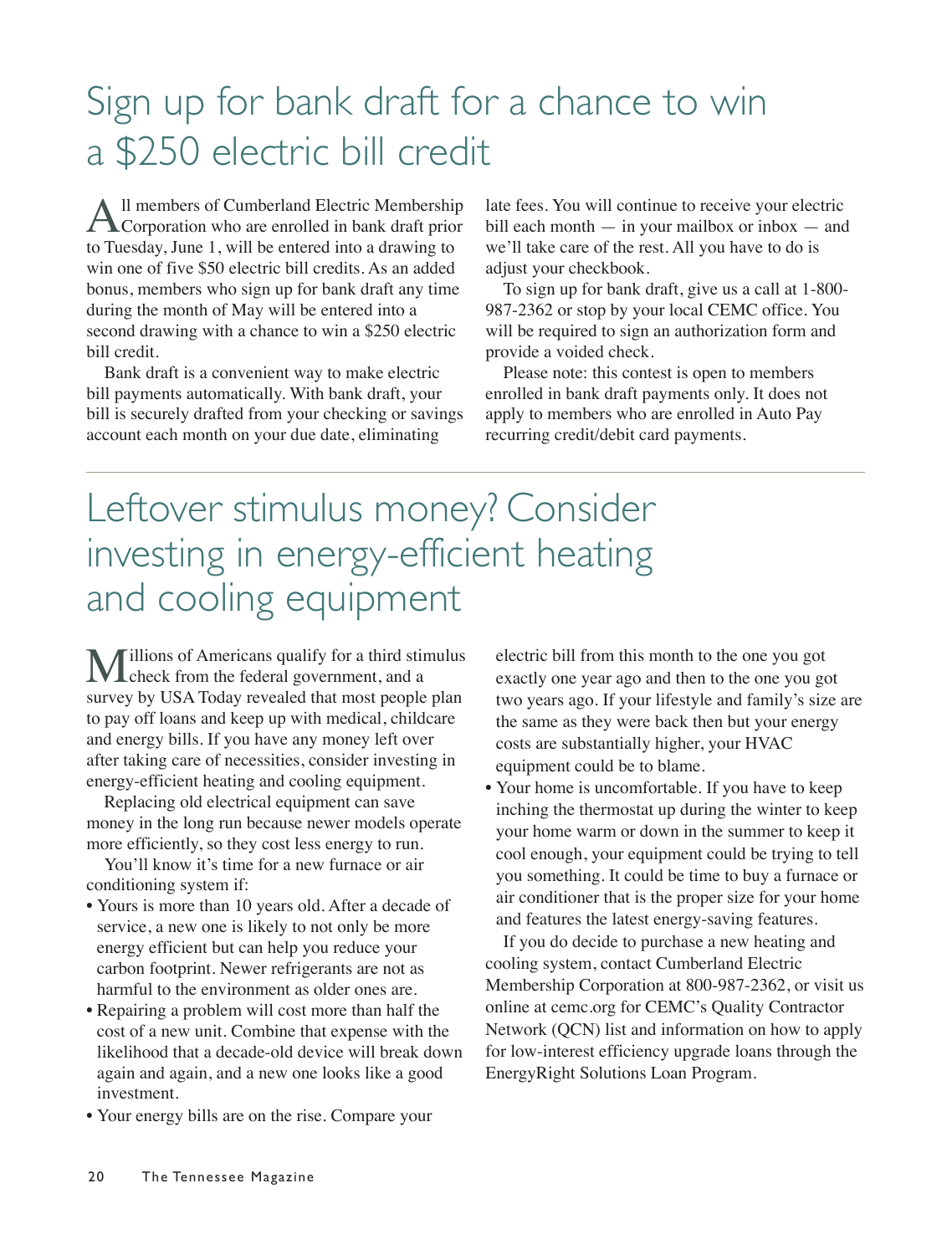# Electrical Safety Month is here!

This month is set aside every year as a time to pay special attention to staying safe around electricity — something everyone at Cumberland Electric Membership Corporation believes in wholeheartedly. By designating May as Electrical Safety Month, the National Safety Council seeks to remind everyone of the hazards associated with electricity and provide tips you can follow to stay safe around it.

With this in mind (and a whole summer full of fun just around the corner), now's a great time to focus on safety lessons for young people.

• Flying a kite is great fun on a breezy day, but keep it far away from power lines. If your kite accidentally comes close to

one, drop the kite string or reel immediately. Better to lose your kite than come in contact with electricity, which can travel straight down your kite string to YOU!

- This next one applies to adults as well: Never fly a drone near power lines. Even "toy" drones can cause an outage if they hit a power line. (They can also cause a downed power line, which is extremely hazardous.) Those shiny "metalized" balloons are another no-no. Balloons of all kinds are best kept well away from power lines.
- Never play around or climb on those green metal boxes that might be found at locations throughout subdivisions. These pad-mount transformers contain electrical equipment that helps bring underground electricity to your house and your neighbors' homes.



- Don't climb trees that are anywhere near power lines. Even if the branches are just close by, a windy day (plus your added weight) could bend them in such a way as to bring them into contact with a power line. If that happens, the whole tree (with you in it!) could become energized.
- If you should ever see a downed power line lying on the grass or in the road or a driveway, never EVER get close to it! Let an adult know right away so they can notify CEMC.

It's never too early to begin teaching children about electrical safety, and that's true in May as well as in every other month of the year. By taking a few minutes to remind your children or grandchildren of these dangers, you can prevent accidental shock or other injuries. Young people at play can be especially vulnerable, and we want to do everything possible to keep our smallest members safe!

## Spring storms can bring down power lines

It's not every day that a power line in your<br>neighborhood falls to the ground. Therefore neighborhood falls to the ground. Therefore, most of us have very little experience when it comes to dealing with one when it happens. The best thing to do if you see a fallen electrical line: Stay far, far away from it.

A downed line can energize the ground as far away as 35 feet — and even farther when the ground

is wet. So never drive over one, pick it up or move it.

Instead, call 911 and keep others away until the professionals arrive.

Any downed line could be live, which means it's dangerous. Steer clear of it — and teach your children to do the same.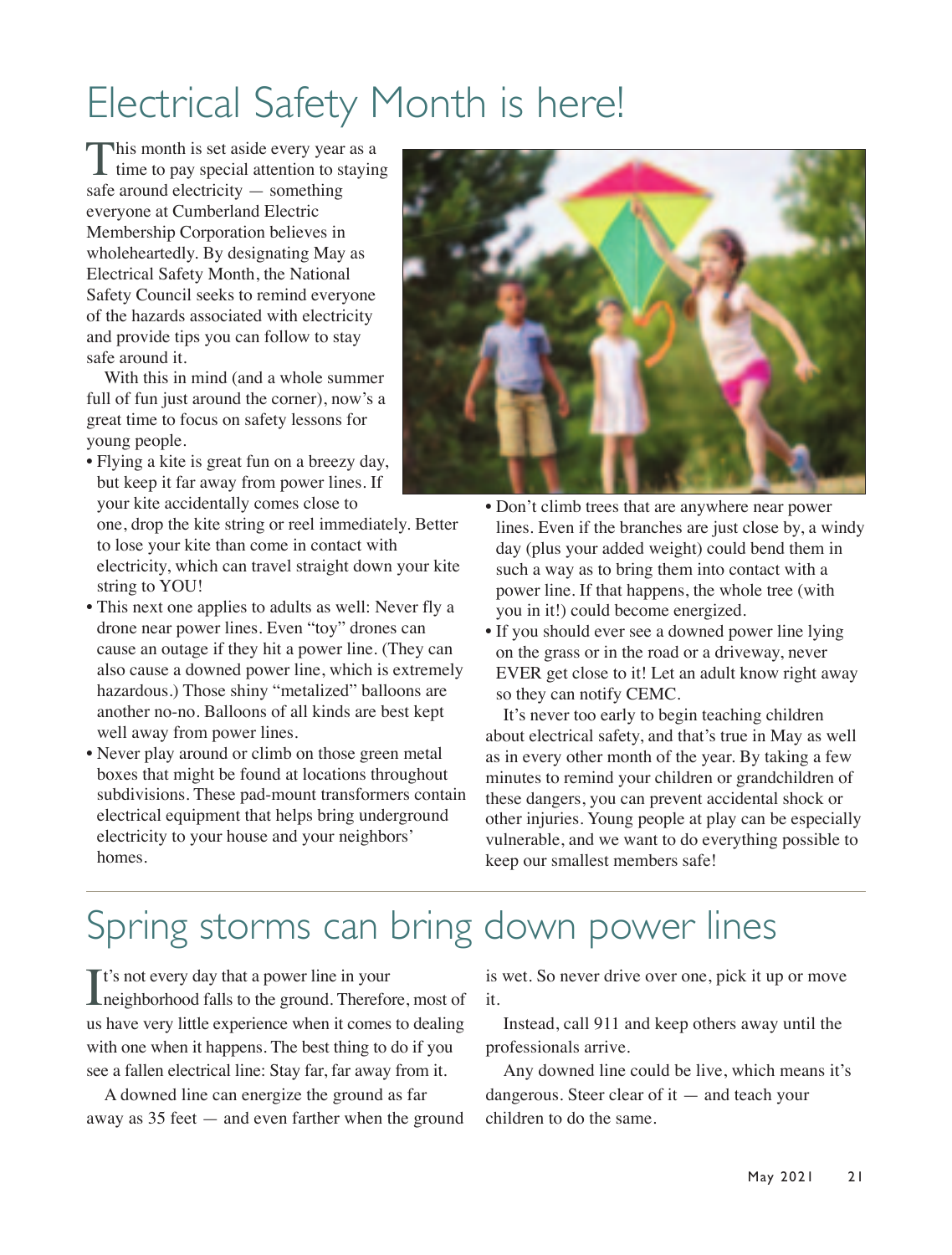# Account management made simple

In today's fast-paced world, we understand that our<br>
members' time is more valuable than ever. That's **L** members' time is more valuable than ever. That's why Cumberland Electric Membership Corporation, your local electric cooperative, offers convenient options tailored to meet our members' budgets, styles and schedules.

#### *Mobile app*

CEMC's SmartHub mobile app allows members to make payments; track daily electric use; view billing history; update contact information; report outages; sign up for fiber internet services through our broadband subsidiary, Cumberland Connect; and more — all from a smartphone. The app is free and is available in the iTunes App Store and the Google Play Store.

#### *Website*

Manage your account online, read the latest CEMC news and events — including the latest updates and information from Cumberland Connect — view CEMC's outage map, chat with a customer service representative or see current and past issues of *The Tennessee Magazine* on CEMC's website: *www.cemc.org*.

#### *Payment methods*

CEMC offers a number of ways to pay your electric bill, including:

- *Bank draft payment:* Bills are automatically drafted from your checking/savings account each month on your due date.
- *Credit/debit card by phone:* Pay your bill by phone using your credit card or debit card. There is no fee for this service.
- *Mail:* Mail your payment in the return envelope included with your monthly statement.
- *SmartHub:* Pay your bill through the app or online with a credit/debit card for no additional fee.
- *District offices:* You can make payments at our district offices, which are open 7:30 a.m.-4:30 p.m. each day (except for weekends and holidays or when posted otherwise). For your convenience, each district office is equipped with a payment kiosk station that is available 24/7 and accepts cash and credit/debit cards.

#### *Prepaid billing*

Prepaid billing is a great option for members on a budget. With prepay, members can avoid large deposits and manage their accounts in a way that suits their individual needs. Prepaying members can view their electric use as it occurs daily, rather than seeing and paying bills all at once at the end of the month. Prepaying members are often more aware of their use and find ways to stretch their energy dollars.

#### *Levelized billing*

CEMC offers a levelized billing program that helps make electric bills more predictable each month and allows

> members to budget more carefully. Bills are calculated by finding the average of the current month and previous 11 and multiplying by the current residential rate so payments will vary slightly from month to month.

#### *Preferred due date*

Preferred due date is a monthly budgeting program that allows residential members to select their due dates. Members can choose from the following available due dates: 5th, 10th, 15th, 20th or 25th.

CEMC is always looking for ways to pair innovation and technology to meet the evolving needs of our members. We know your time is valuable and will continue to strive to offer options to help make life easier for you!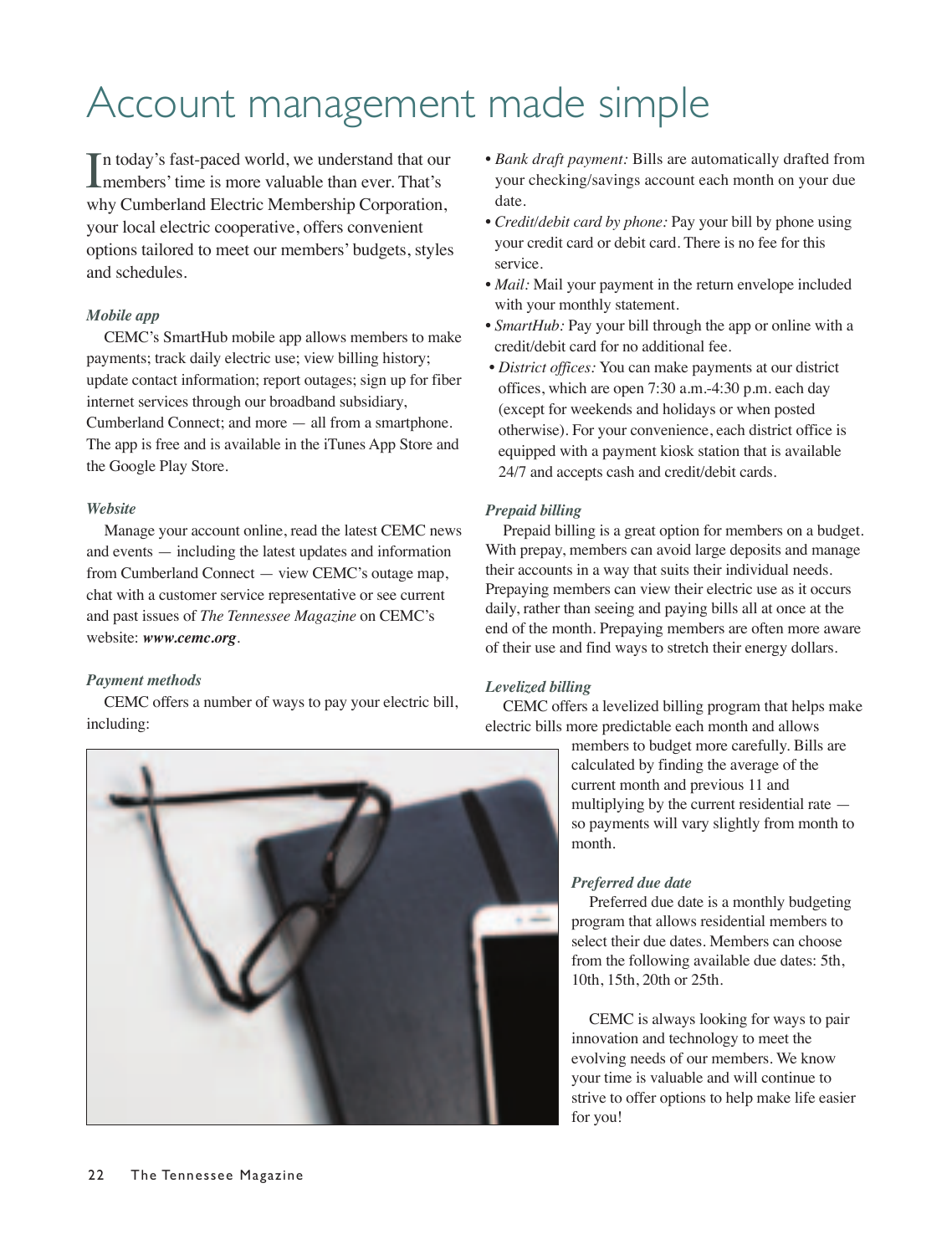# Practice safety when DIY-ing

#### *By Abby Berry*

These days, many of us are spending more time  $\blacksquare$  at home and finding new, creative ways to enhance our living space. Tackling do-it-yourself (DIY) projects for the home can be fun and costeffective, so why not roll up those sleeves and get started! Whether you're painting the front door with a fresh hue or finally upgrading those patio lights, successfully completing a DIY home project is incredibly satisfying. But few of these projects come with no risks. Here are a few safety tips to keep in mind as you get to work:

- Start by selecting a designated work area. The amount of space you'll need will depend on the size and scope of your project, but make sure you have adequate lighting and ventilation (if necessary). Required tools and equipment should be located in your workspace and organized for easy access.
- Personal protective equipment (PPE) is your friend. We know you're a "pro" DIY-er, but investing a few bucks in PPE is essential for most home projects. Stock up on safety goggles, dust masks, ear plugs (or noise reduction ear protectors), gloves and any other kind of protection you'll need for your project. Remember to wear appropriate clothing and shoes. (Ditch the sandals for this!)
- Work slowly, and clean as you go. When you rush through a DIY project, you'll likely end up with less-desirable results than you intended, or worse, you could make a costly or dangerous mistake. Take your time, and remember that you are in control of the project. You should also clean as you go to ensure a safer workspace. Pick up any scrap materials, tools that aren't in use and any tripping hazards.
- Be cautious with power tools. Annually, 8 percent of electrocutions in the U.S. are attributed to improper use of power tools. The Electrical Safety Foundation International offers these safety tips:
	- Use ground fault circuit interrupters (GFCIs) with every power tool to protect against electrical shock.
	- Never use power tools near live electrical wires or water pipes.



*Tackling a DIY home project is incredibly satisfying, but many of these projects can come with risks. Keep safety in mind as you take on any home improvements. Photo credit: Roselyn Tirado*

- Use extreme caution when cutting or drilling into walls where electrical wires or water pipes could be accidentally touched or penetrated.
- If a power tool trips a safety device while in use, take the tool to a manufacturer-authorized repair center for service.
- Do not use power tools without the proper guards.
- When using a wet-dry vacuum cleaner or a pressure washer, be sure to follow the manufacturer's instructions to avoid electrical shock.

Remember: You should only tackle DIY home projects within your skill and comfort levels. For projects that require extensive electrical work, we strongly recommend you hire a licensed, qualified electrician for assistance.

To learn more about electrical safety, visit us online at cemc.org/safety.html.

*Abby Berry writes on consumer and cooperative affairs for the National Rural Electric Cooperative Association, the national trade association representing more than 900 local electric cooperatives. From growing suburbs to remote farming communities, electric co-ops serve as engines of economic development for 42 million Americans across 56 percent of the nation's landscape.*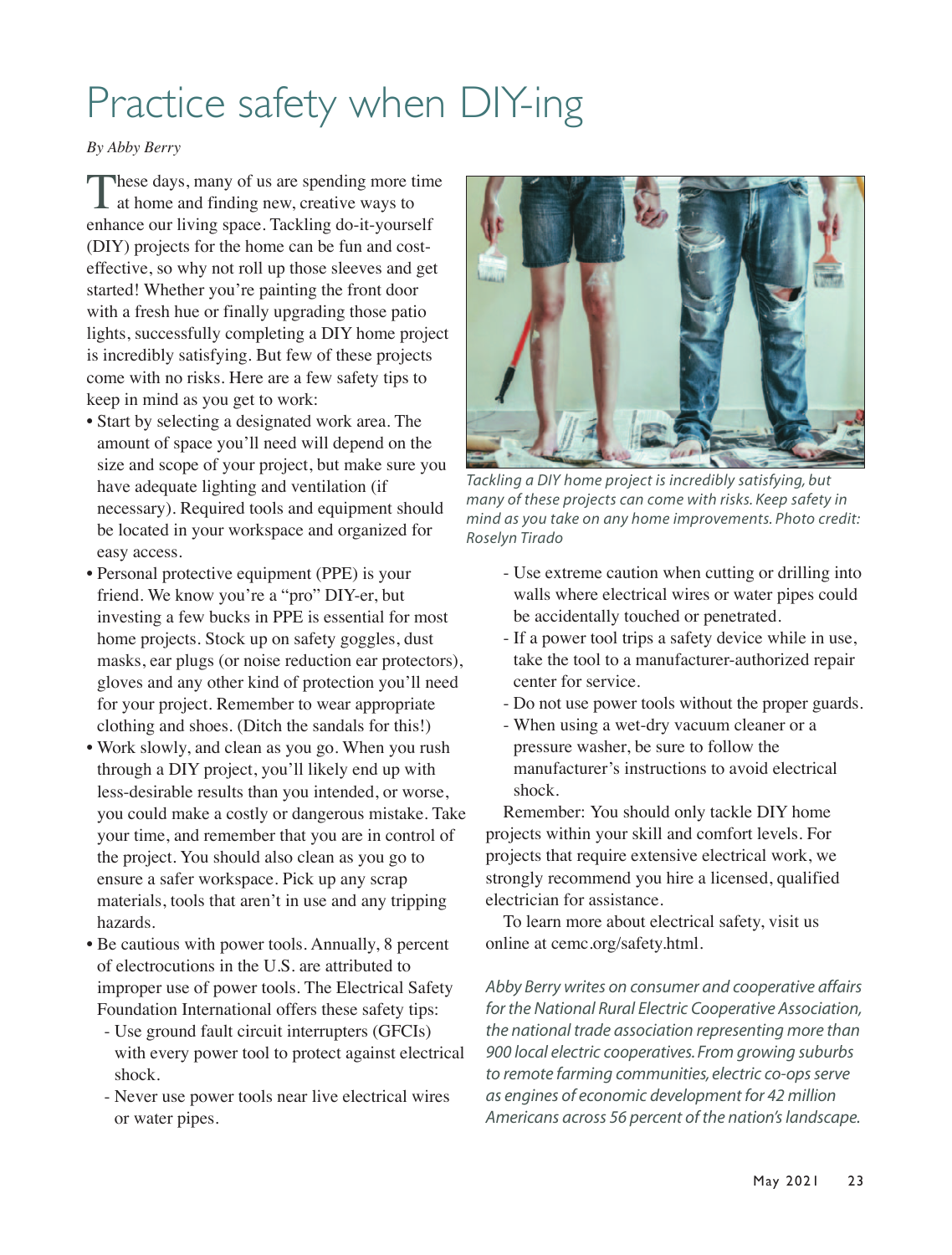## Help our crews connect our fiber line to the home!